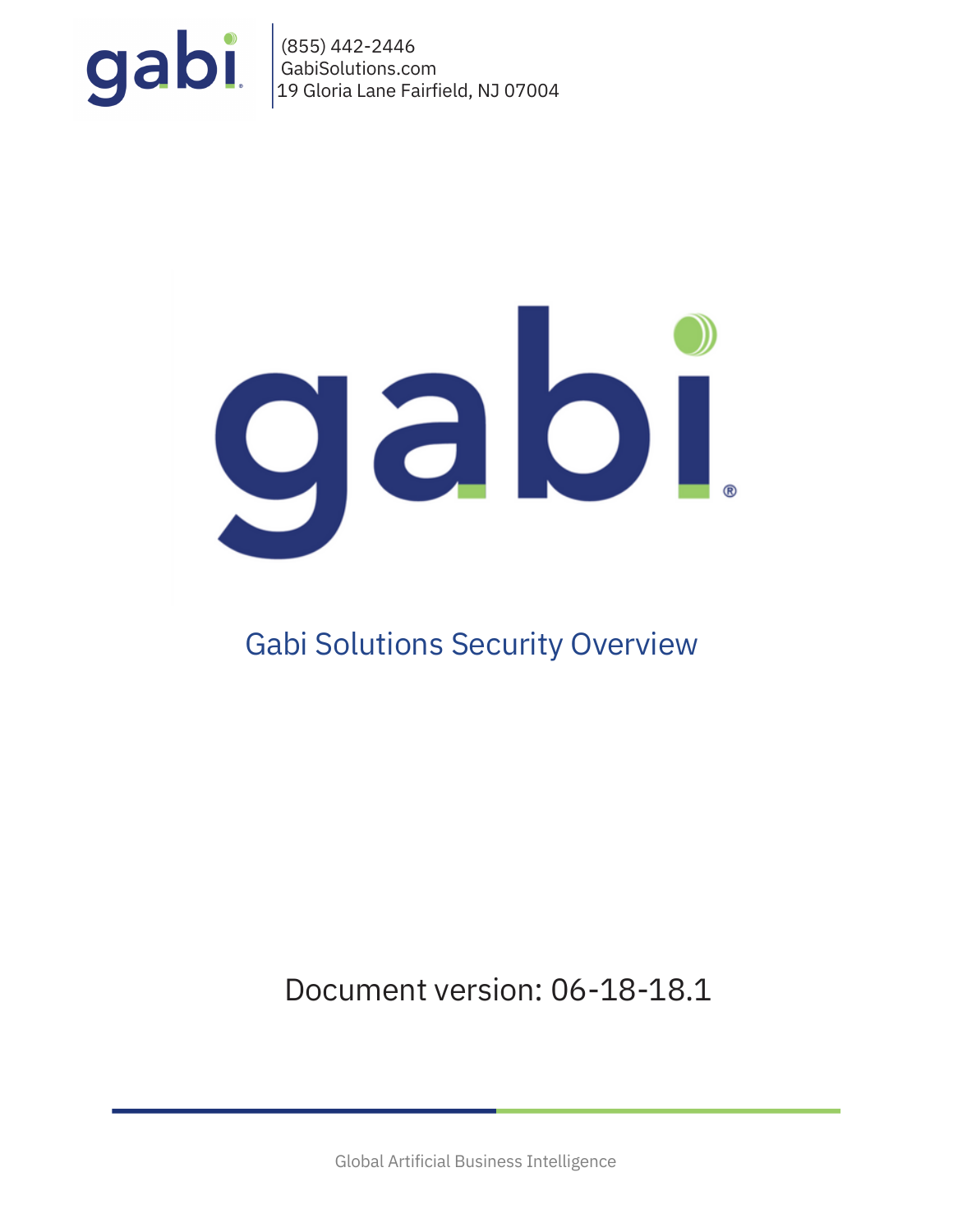

(855) 442-2446 GabiSolutions.com 19 Gloria Lane Fairfield, NJ 07004

Gabi Solutions is committed to providing a highly secure and reliable services to its clients. We maintain the confidentiality of its customers' information and ensure that customers' information will be available when it is needed.

To achieve best-in-class security, we design all our Applications with security in mind. We use

tools, technologies, practices and methods to minimize the use and storage of customer personally identifiable information (PII) on Gabi Solutions data servers.

# Application Development

Gabi Solutions utilizes a comprehensive software development lifecycle process that incorporates the security by design. Many of our applications are designed to process data in a manner that does not involve the capture or storage of PII on Gabi Solutions data servers. All applications are regularly scanned for common security vulnerabilities.

In addition, we provide regular training on security best practices for our engineers. Regular

security tests are conducted, including the use of scanning and fuzzing tools to check for vulnerabilities.

### Network Security

At Gabi Solutions, all information is encrypted in transit and at rest.

Gabi Solutions services are accessible only over HTTPS. Traffic over HTTPS is encrypted and is protected from interception by unauthorized third parties. Gabi Solutions follows current best practices for security, including the use of strong encryption algorithms with a key length of at least 128 bits.

For on-premise systems, access requires the installation of a on premises agent behind the firewall. All communication between Gabi Solutions and the on premises agent is over an encrypted link (TLS 1.2).

Administrative access to Gabi Solutions servers is over VPN or other secure protocols. Administrative access is granted only to select employees of Gabi Solutions, based on role and business need. Multi-factor authentication is required for access.

Gabi Solutions uses a multi-tier architecture that segregates internal application systems from the public Internet. All network access, both within the datacenter and between the datacenter and outside services, is restricted by firewall and routing rules. Network access is recorded into a centralized secure logging system.

Application access to databases used in the Gabi Solutions service is over an encrypted link (TLS).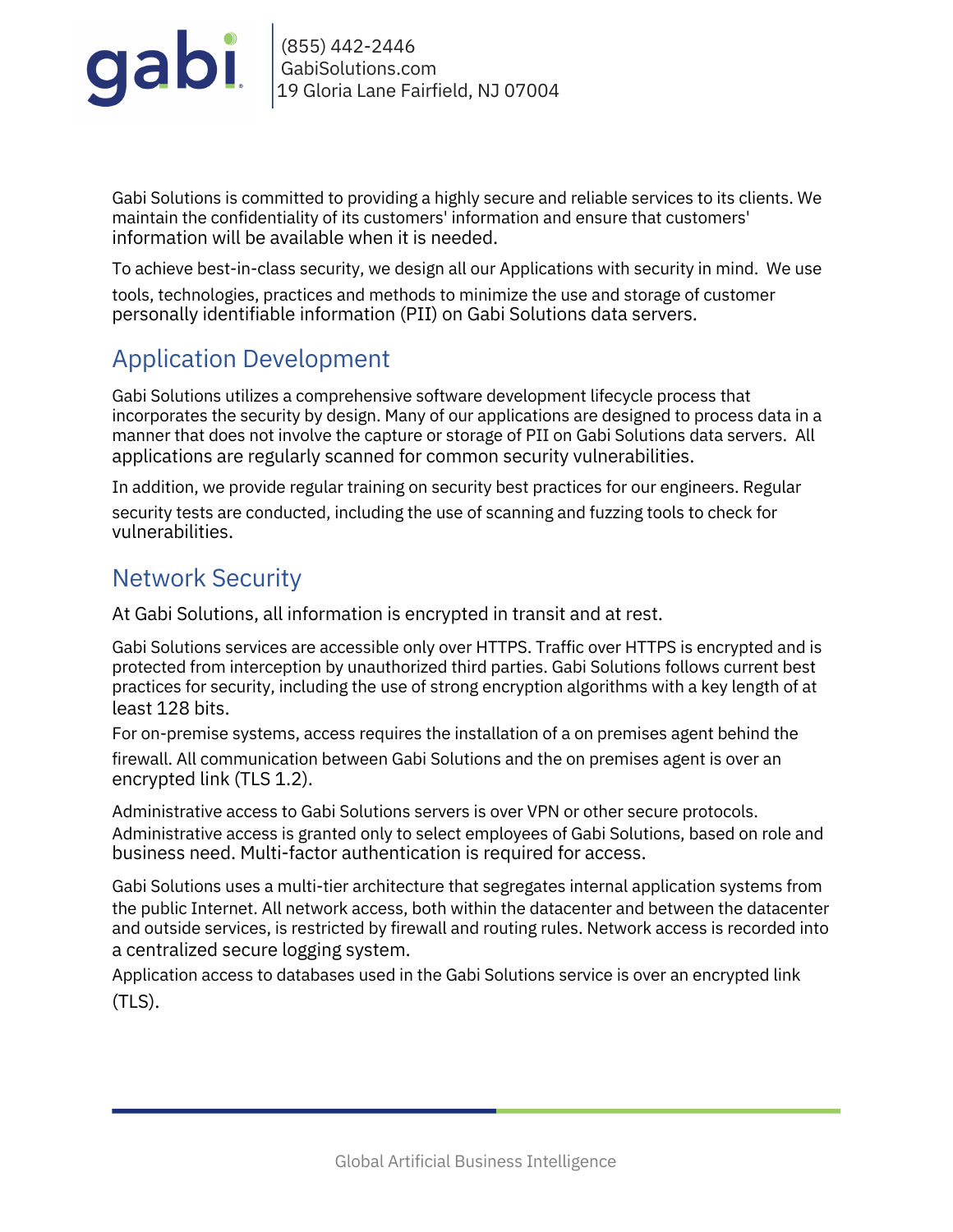

(855) 442-2446 GabiSolutions.com 19 Gloria Lane Fairfield, NJ 07004

# Transaction Data Retention and At-Rest Protection

Gabi Solutions stores transaction related data only to enable customers to have better insight and control over their transactions and in cases where transactions take a long time to finish. Specifically, Gabi Solutions stores transaction data to support transaction logging, testing and debugging, re-running transactions, and in support of long running transactions. All transaction data is always encrypted in transit and when stored in Gabi Solutions's platform. Gabi Solutions stores transaction data on the Google cloud.

Customers have control over the retention period of the transaction data. In addition Gabi Solutions provides the ability to mask out sensitive data in the transaction logs for additional security.

## Hosting Environment and Physical Security

Gabi Solutions is hosted on public cloud infrastructure from Amazon Web Services (AWS) and Google Cloud Platform. Both Amazon and Google servers and databases run on servers in secure data centers and have a broad set of certifications.

You can read further about AWS and Google security and certifications here:

aws.amazon.com/security/

cloud.google.com/security/

### PCI

Gabi Solutions uses PCI Compliant Level 1 audited payment processor for processing credit card payments for the Gabi Solutions services.

#### Data Privacy

Gabi Solutions has a privacy policy, which details the steps we take to protect clients' information. You can view the pr[iv](https://www.visione.com/terms-privacy/)acy policy here at [https://www.Gabi](https://www.visione.com/terms-privacy/) [Solutions.com/terms-privacy/](https://www.visione.com/terms-privacy/) .

#### User Authentication

Clients login to Gabi Solutions using a password which is known only to them. Password length and complexity standards are enforced. Passwords are not stored; instead, as is standard practice, only a secure hash of the password is stored in the database. Because the hash is relatively expensive to compute, and because a "salting" method is used, brute-force guessing attempts are relatively ineffective, and password reverse-engineering is difficult even if the hash value were to be obtained by a malicious party.

Connections to remote systems are done only over secure (HTTPS) connections.